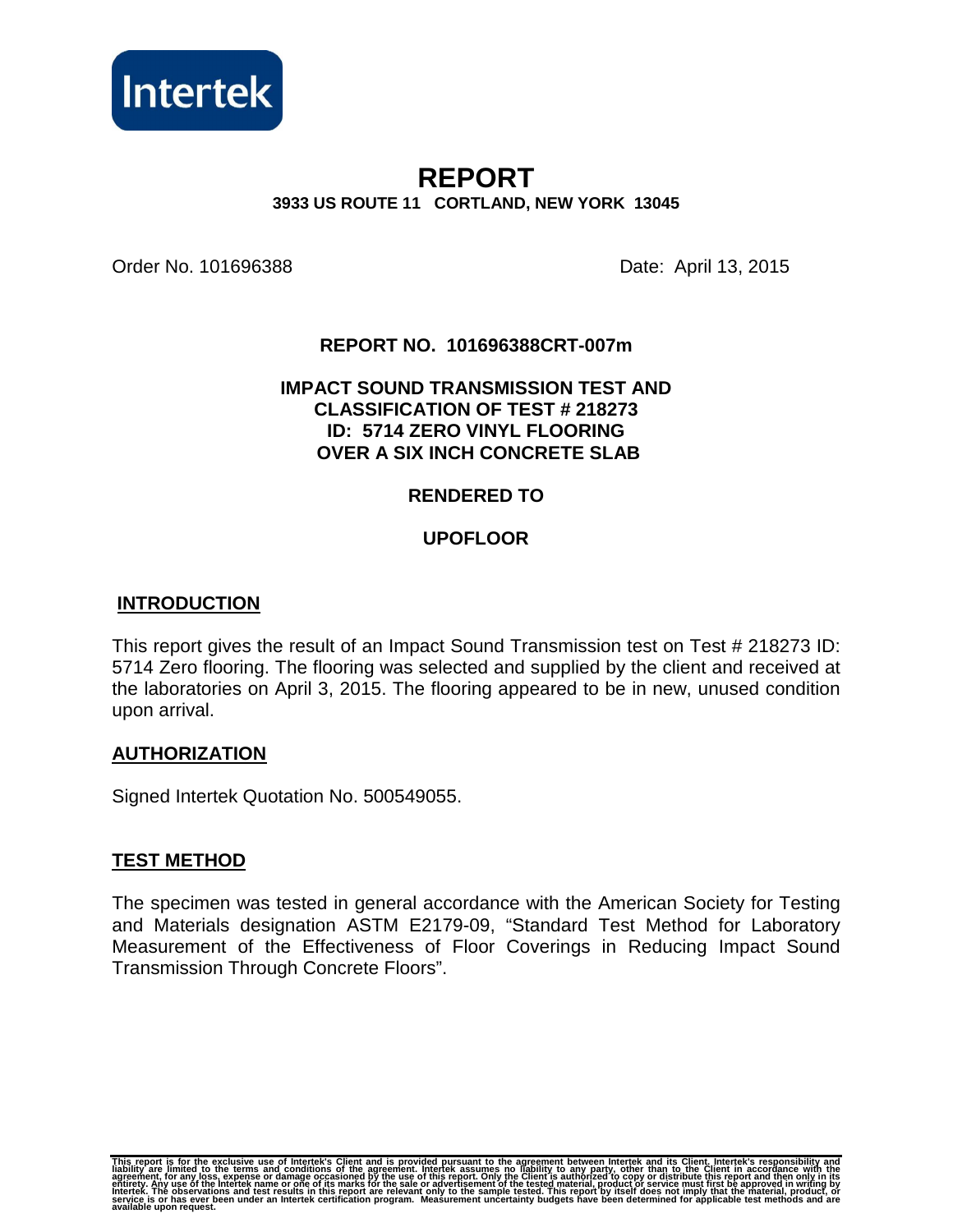

## **TEST METHOD** – Cont'd

Two vertically adjacent rooms are used: the upper one being designated the source room and the lower one the receiving room  $(10,000 \text{ ft}^3)$ . A standard concrete floor is installed in an opening between them. The rooms and the floor installation are designed so the only significant sound radiation into the receiving room is from the standard concrete floor.

A standard tapping machine is placed and activated on the standard concrete floor and the impact sound pressure levels are measured in the room below. The floor covering to be evaluated is then placed on the standard concrete floor and the impact sound pressure levels measured again.

The differences in impact sound pressure level are used to calculate two single number ratings. The first is an IIC rating calculated for the covering installed on the reference concrete floor. The second rating,  $\triangle$ IIC, represents the calculated reduction in IIC when the covering is placed on the reference concrete floor, that is the improvement in IIC due to the covering.

## **DESCRIPTION OF THE FLOOR/CEILING ASSEMBLY**

The floor system consisted of a six inch thick concrete slab that forms the horizontal separation between two rooms. The slab is not isolated from the receiving room walls.

## **DESCRIPTION OF TEST SPECIMEN**

The test specimen consisted of UPOFLOOR Test # 218273 ID: 5714 Zero vinyl sheet flooring. The sheet vinyl measured 2 mm thick and weighed 0.63 lbs./ft.<sup>2</sup>.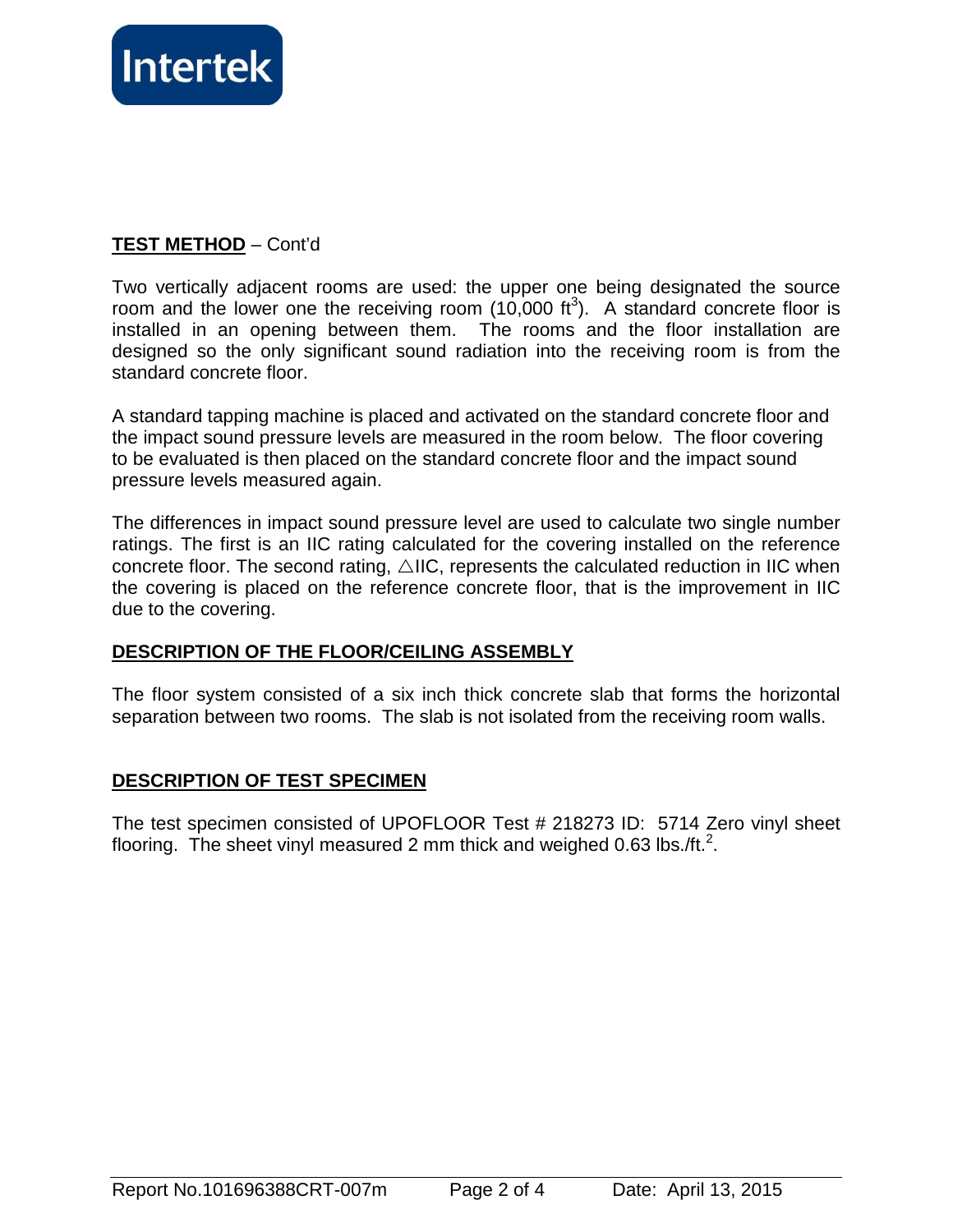

# **RESULTS OF TESTS**

# **TEST # 218273 ID: 5714 ZERO VINYL FLOORING**

|                                | 1/3 Octave Band Sound Pressure<br>Level dB re 0.0002 Microbar |                     |                   |           |                    |
|--------------------------------|---------------------------------------------------------------|---------------------|-------------------|-----------|--------------------|
| 1/3 Octave Band                |                                                               |                     |                   |           |                    |
| <b>Center Frequency</b>        | <b>Bare</b>                                                   |                     | <b>Difference</b> | Reference |                    |
| <b>Hertz</b>                   | Concrete                                                      | <b>Floor Tested</b> | in dB             | Floor     | <b>Final Array</b> |
| 100                            | 67.3                                                          | 65.6                | 1.7               | 67.0      | 65.3               |
| 125                            | 68.3                                                          | 67.1                | 1.2               | 67.5      | 66.3               |
| 160                            | 71.0                                                          | 69.9                | 1.1               | 68.0      | 66.9               |
| 200                            | 71.4                                                          | 70.3                | 1.1               | 68.5      | 67.4               |
| 250                            | 72.1                                                          | 71.1                | 1.0               | 69.0      | 68.0               |
| 315                            | 74.0                                                          | 72.2                | 1.8               | 69.5      | 67.7               |
| 400                            | 73.5                                                          | 72.1                | 1.4               | 70.0      | 68.6               |
| 500                            | 74.6                                                          | 72.9                | 1.7               | 70.5      | 68.8               |
| 630                            | 74.6                                                          | 72.8                | 1.8               | 71.0      | 69.2               |
| 800                            | 75.7                                                          | 73.3                | 2.4               | 71.5      | 69.1               |
| 1000                           | 77.0                                                          | 74.0                | 3.0               | 72.0      | 69.0               |
| 1250                           | 79.1                                                          | 75.3                | 3.8               | 72.0      | 68.2               |
| 1600                           | 81.0                                                          | 76.3                | 4.7               | 72.0      | 67.3               |
| 2000                           | 83.3                                                          | 77.7                | 5.6               | 72.0      | 66.4               |
| 2500                           | 82.7                                                          | 75.7                | 7.0               | 72.0      | 65.0               |
| 3150                           | 82.2                                                          | 72.8                | 9.4               | 72.0      | 62.6               |
| Impact insulation Class (IIC)* |                                                               |                     |                   |           | 37                 |

# **Calculated improvement in Impact Insulation Class: IIC 37 – IIC 28 =**  $\triangle$ **IIC 9**

\*Classified in accordance with ASTM E989-06 (Reapproved 2012), entitled, "Standard Classification for Determination of Impact Insulation Class (IIC)".

The uncertainty limit of the impact noise test data is less than 3 dB for the 1/3 octave bands centered in the range from 100 to 400 Hz and less than 2.5 dB for the bands centered on the range from 500 to 3150 Hz.